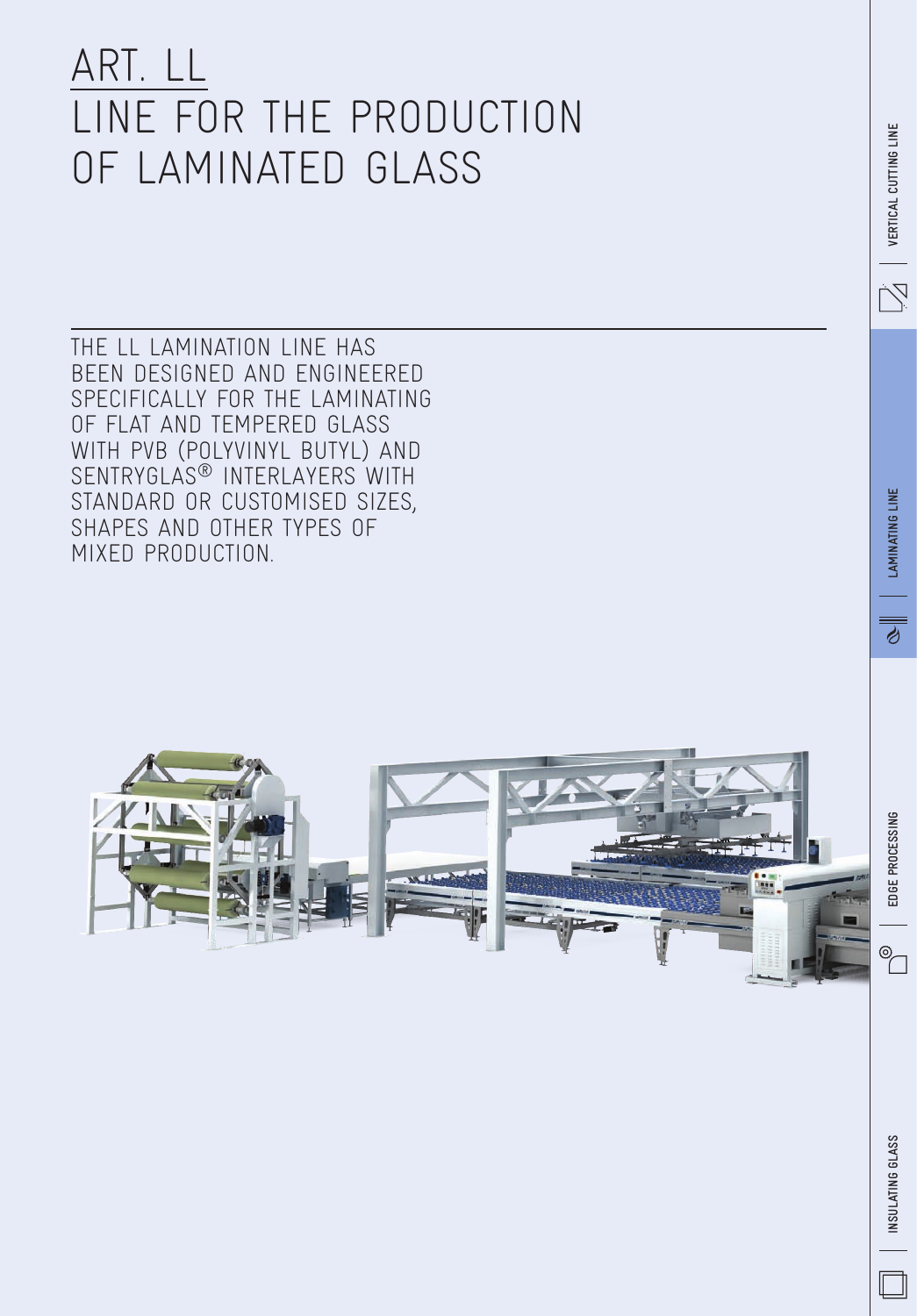









The machine is made up of the following operating zones: •Loading •Washing •Transfering •Film positioning •Coupling •Heating and pressing •Unloading

The lamination line is equipped with an in-feed conveyor with an inbuilt tilt capacity of 1097 Kgs.

The washing zone features a six brush washing machine (brush diameter Ø 200 mm) equipped with a self-learning device for measuring glass thickness. Low emissivity (Low-e) glass is detected automatically through an electro static device and automatically detects orientation. An antistatic bar can be fitted to the washers out feed conveyor to prevent dust contamination of the glass surface.

A multiple PVB reel holder is located in a dedicated mezzanine within the clean room and is connected to lines management software.

The platform is supplied with an automatic sheet centering system that guarantees the perfect alignment of the glass relative to the pressing rollers.

The pressing rollers are coned shaped in design to promote the exhaust of air from the centre of the glass out through the sides. The management of the rollers is independent of the glass thickness and is accurate in both dimension and pressure.

The heating and pressing zone is made up of two temperature controlled zones and two sets of pressing rollers.

Both ovens are equipped with thermo regulated electronic resistors which work in conjunction with Forel's forced air convection system, recirculating hot air delivers maximum performance and efficiency. The lamination line can also be supplies with an external rotary 8 station PVB magazine, with a table and semiautomatic cutter for cutting special shapes and sizes.

The machine is equipped with a self-diagnostic system that identifies faults with codes, descriptions and images with an additional system that allows for remote connection and assistance.

The lamination line is equipped with an out-feed conveyor with an inbuilt tilt capacity of 3456 Kgs.